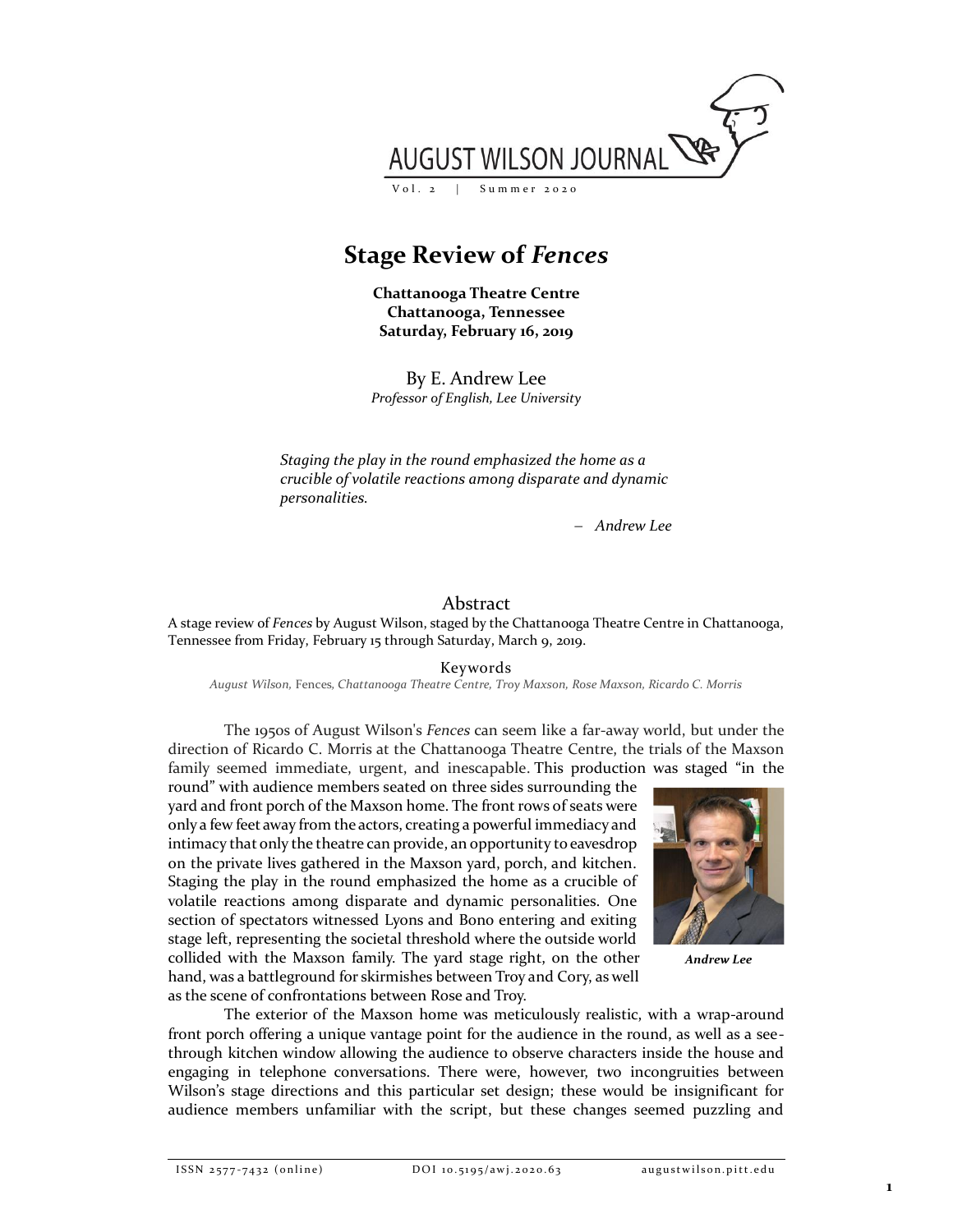$Vol. 2$  | Summer 2020

perhaps a bit conspicuous. One was the absence of the icebox on the front porch, perhaps a subtle metaphor for the Maxson family dynamics; the other discrepancy was an actual leather baseball tied to a rope hanging from a tree in the Maxson front yard. Wilson's script describes



defiant son Cory, to his playfully assertive posturing when speaking to his wife Rose in front

*E'Tienne F. Easley and Mateen Muhammed El as Rose and Troy* a clump of rags wound tightly into a ball rather than an actual baseball—suggesting not only Troy's ingenuity and determination to continue his batting practice even into his middle age, but also reminding us that Troy was cast off like rags by the major leagues and now is as tightly wound as the ball of rags itself.

When Mateen Muhammed El ambled onto the stage as Troy Maxson, bottle in hand and brimming with braggadocio, many were stunned into an awed silence. If Troy is a larger than life character (and he is), then Morris made an ingenious casting choice—Muhammed El is a formidable and daunting presence, well over six feet tall, built like an NFL tight end, with muscular forearms suggesting, appropriately, a pair of baseball bats ready for battle at any moment. Muhammed El's portrayal of Troy at times seemed reminiscent of Denzel Washington in the Oscar-nominated movie, from squinting in anger at his

of Jim Bono. Indeed, Muhammed El made Troy seem like three different men—amiable with Bono, aggressive with Cory, and usually frisky and affectionate with Rose.

Opposite Muhammed El, E'Tienne F. Easley was magnificent as the long-suffering

yet resilient Rose Maxson. When tenderly teasing Troy about his exaggerated storytelling, or erupting into anguish at her husband's betrayals, Easley's Rose was pitch-perfect whether the moment called for affirmation or indignation. The intimate staging allowed the audience to see the sweat on Rose's brow during these pivotal moments. Easley seemed the most experienced and polished actor among a very strong cast. Carlos Davis as Troy's sounding board, Jim Bono, was perhaps the most genuinely likable character in the play—not only due to Wilson's sensitive and nuanced characterization, but also due to Davis's authenticity and infectious spirit of camaraderie. Davis's Bono was the friend who never faltered, a truth-teller, and Davis made him affable, thoughtful, and believable. Moreover, he elicited sympathy with Troy even at Troy's lowest moments, rather like a Greek chorus interpreting the action for the audience.

Jeffery Pinkerton as Troy's mentally disabled brother, Gabriel Maxson, faced perhaps the most difficult challenge to make Gabe memorable and prophetic without lapsing into lazy caricature which might evoke the audience's ridicule or



*Nyla Jacks and Caleb Golson as Raynell and Cory*

contempt. Pinkerton's baldness and slight build paralleled Gabe's fragile mental state, and he excelled by remaining within himself and resisting any over the top antics. Gabriel's character evoked our admiration rather than our laughter, and gratitude for his optimism and loyalty rather than pity or shame for his tragic circumstances. William Elston made a stalwart turn as Troy's wayward son Lyons Maxson; an oversized hat hid his dreadlocks, perhaps belying Lyons' wariness about his father's disapproval, yet his steadfast belief in the redeeming power of music leaves us believing his future may be bright after all. The two youngest members of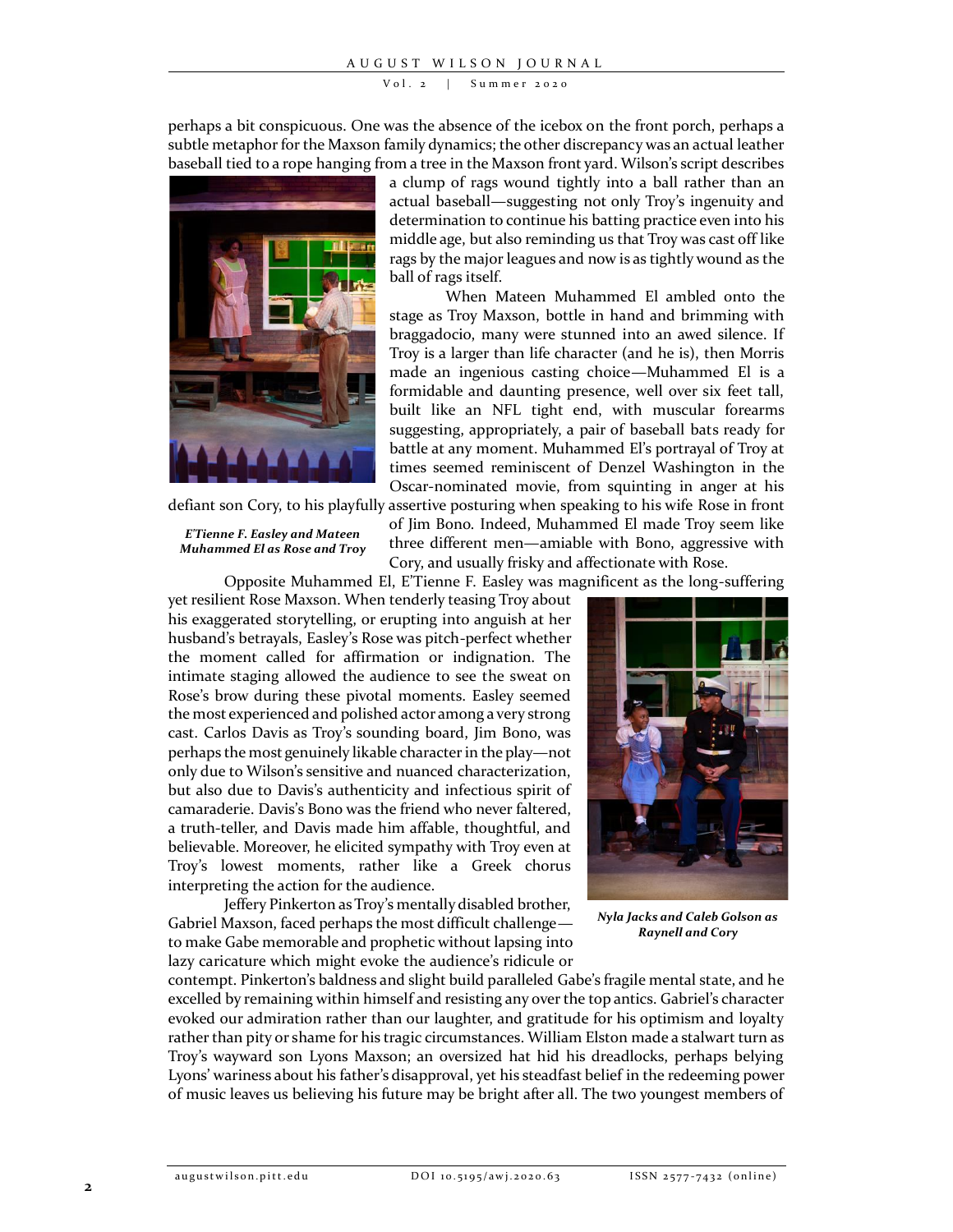L E E : S T A G E R E V I E W O F F E N C E S

August Wilson Journal | Vol. 2 | Summer 2020

the cast were the most delightfully surprising—Caleb Golson as Cory and Nyla Jacks as Raynell. Golson, a Chattanooga native, was astonishing with his baby-faced yearning for Troy's approval, gradually evolving into equivocal defiance. The production program noted that Golson is renowned locally as "Caleb the Poet," and his performance as Cory was dramatically lyrical and moving—we wanted to see him emerge victoriously from these trials. Appearing in only the final scene of the play, Nyla Jacks's Raynell was the rainbow after the storm, pig-tailed and adorable, allowing us to breathe and to believe—her garden will grow; her life will be beautiful, and she will somehow atone for, as Wilson writes in the play's preface, "the sins of the fathers."

Director Ricardo Morris orchestrated the play's enigmatic final scene to make Troy's entrance into Heaven not only plausible but persuasive. Morris effectively utilized the close proximity of the round theatre by having Troy's silhouette appear in an upstairs bedroom window as Gabe performed a soft-shoe shuffle and the stage lights brightened, marking the moment of Troy's redemption. Though dead, Troy was still *here,* and the intimate staging emphasized his abiding presence.

## Work Cited

Wilson, August. *Fences*. Theatre Communications Group. 2007.

## Author Bio

Dr. Andrew Lee is Professor of English at Lee University in Cleveland, Tennessee.